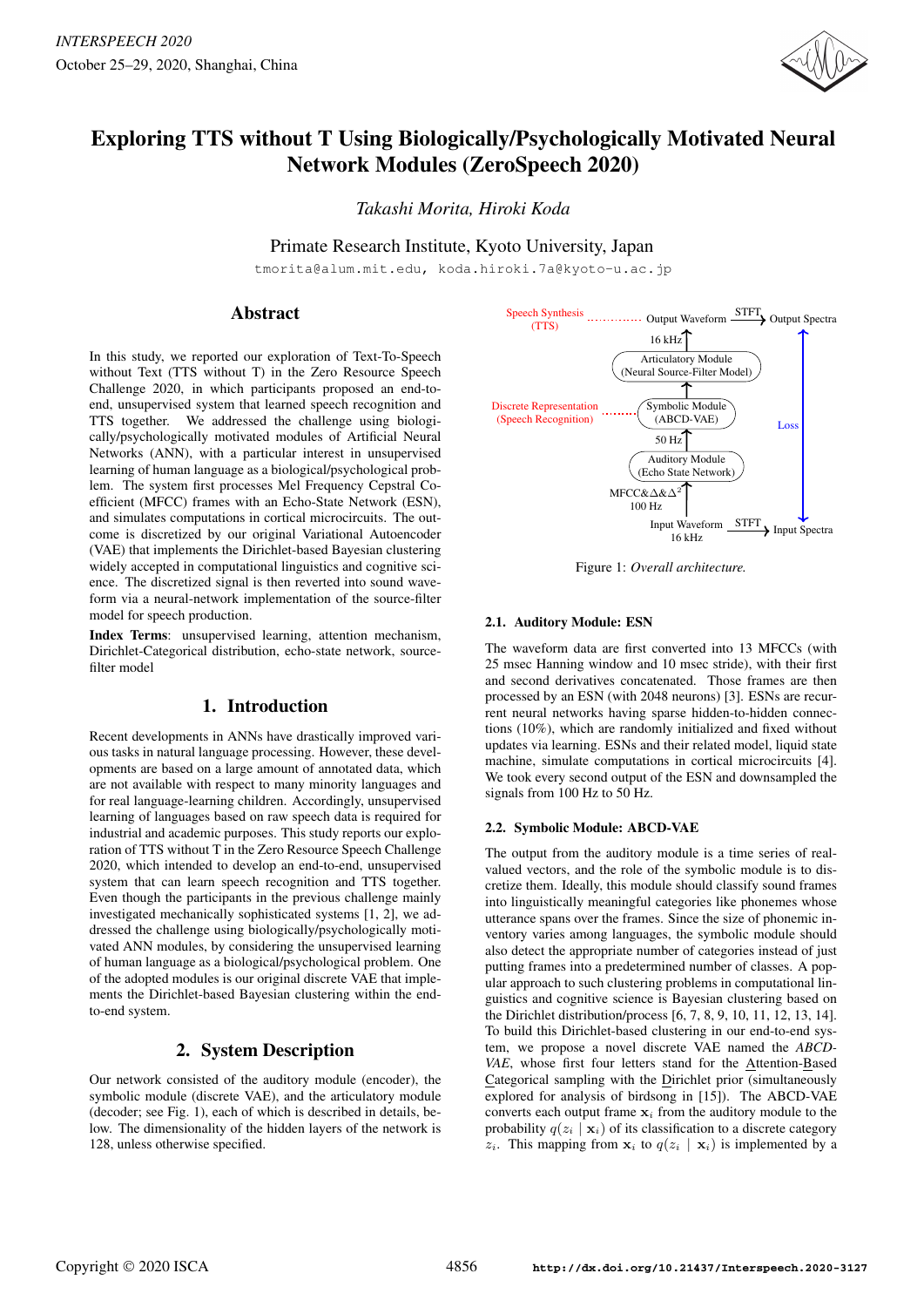

Figure 2: *ABCD-VAE, implemented as the scaled dot-product attention mechanism. The symbol "*l M*" represents the number of rows in the codebook matrix* M *(i.e., the dimensionality of the column vectors, set as 128) [5].*

Multi-Layer Perceptron (MLP) followed by a linear transform. The prior on  $z_i$  is the Dirichlet-Categorical distribution:

$$
\boldsymbol{\pi} := (\pi_1, \dots, \pi_K) \sim \text{Dirichlet}(\boldsymbol{\alpha}) \tag{1}
$$

$$
z_i \mid \boldsymbol{\pi} \sim \text{Categorical}(\boldsymbol{\pi}) \tag{2}
$$

where the concentration  $\alpha := (\alpha_1, \dots, \alpha_K)$  is a free parameter and we set it as  $\alpha_k = 1, \forall k \in \{1, \ldots, K\}; K = 256$  is an upper-bound for the number of frame categories to be used.

The classification probability  $q(z_i | \mathbf{x}_i)$  is used to sample a one-hot-like vector  $\tilde{\mathbf{z}}_i$  that approximates the categorical sample by the Gumbel-Softmax distribution [16]. The output of the ABCD-VAE is a continuous-valued vector given by  $\tilde{\mathbf{z}}_i \mathbf{M}^{\mathrm{T}}$ , where M is a learnable matrix and  $\tilde{\mathbf{z}}_i$  picks up one of its column vector, if it is indeed a one-hot vector. One implementational trick here is that M is shared with the final linear transform yielding the classification probability  $q(z_i | \mathbf{x}_i)$ . Accordingly, the classification logits are given by the dot-product similarities between the transformation of  $x_i$  and the column vectors of M. This links the probability computation and the VAE's output just as the Vector-Quantized-VAE (VQ-VAE) does with the L2 distance [17, 18], and makes the learning easier. This shared-matrix architecture can be seen as the attention mechanism (having identical key and value) [5, 19, 20] and, thus, we call it the attention-based categorical sampling (Fig. 2).

We want to classify contiguous frames into the same category except when they include a phonemic boundary. To encourage such classification, we adopted the jitter regularizer that randomly replaces each frame's category with one of its adjacent frames with probability, 0.12 [18].

#### 2.3. Articulatory Module: Neural Source-Filter Model

The articulatory module receives the output from the symbolic module, and produces waveform from it. A physiologically motivated model for the human voice production is the source-filter model. We adopted a neural-network implementation of the source-filter model for the articulatory module (specifically, the hn-NSF in [21]; see Fig. 3).

Table 1: *Short-Time Fourier Transform (STFT) configurations of the spectral loss.*

| FFT Config. Type                                   | FFT Bins           | Frame Length                                                       | Stride                                                     |  |  |
|----------------------------------------------------|--------------------|--------------------------------------------------------------------|------------------------------------------------------------|--|--|
| Time-Dedicated<br>Same as Input<br>Freq.-Dedicated | 128<br>512<br>2048 | $(5 \text{ ms})$<br>80<br>$(5 \text{ ms})$<br>400<br>1920 (120 ms) | $40(2.5 \text{ ms})$<br>$100(5 \text{ ms})$<br>640 (40 ms) |  |  |

The articulatory module first processed the output from the ABCD-VAE with 3 layers of the bidirectional Long Short-Term Memory (LSTM), conditioned on two speaker embeddings; one of them is used as the initial hidden state and the other is concatenated with each frame of the output from the symbolic module. The module then upsampled the outcome with four layers of transposed convolution (whose stride and kernel size were 5 and 25, respectively, for the bottom layer, and 4 and 16, respectively, elsewhere; the hidden dimensionality of the LSTM and transposed convolution was 128). This yielded a 16 kHz sequence with 64 channels, which is termed  $c_{i,t}$  in Fig. 3.

The first channel of the upsampled sequence,  $c_{1,1}, \ldots, c_{1,T}$ , is intended to represent the base frequency of the output waveform in the log scale. This F0-like channel is fed to the *source* submodule that generated excitation signals from harmonic sine waves. The *filter* submodule transformed the resulting signals through 5 blocks of 10-layer dilated convolution (with 64 channels), conditioned on  $c_{j,t}$ . The articulatory module had another source-filter flow designed for the production of noisy sounds, such as fricative consonants. The noisy source is produced by a Gaussian and filtered through a single block of 10-layer dilated convolution. (See [21] for the detailed architecture of the source and filter submodules.)

The harmonic and noisy outcomes are transformed by lowpass and high-pass Finite Impulse Response (FIR) filters, respectively, and combined additively. We made two pairs of filters, one specialized for voiced sounds (0-5 kHz low-pass/stop and 7-8 kHz high-pass/stop bands) and the other for voiceless sounds (0-1 kHz low-pass/stop and 3-8 kHz high-pass/stop bands). The filter coefficients are computed using the Remez exchange algorithm (with the order 10) [22, 23]. The use of the voiced vs. voiceless sounds is switched by the F0-like signal;  $F0 \gg 0$  flags the voiced sounds and  $F0 \approx 0$  flags the voiceless sounds.

### 2.4. Training Objectives

The training objective,  $\mathcal{L}$ , of the network is given by,  $\mathcal{L}$  :=  $\mathcal{L}_{\text{SPEC}}+\mathcal{L}_{\text{KL}}$ , which clearly consists of two terms. The first term,  $\overline{\mathcal{L}}_{\text{SPEC}}$ , compared the spectra of the input and output signals with three different time-frequency resolutions (Table 1). The spectral loss between the input and output spectral sequences with L frames and M frequencies,  $\mathcal{L}_{\text{SPEC}}^{(M,L)}$  is defined by [21]:

$$
\mathcal{L}_{\text{SPEC}}^{(M,L)} := \frac{1}{2LM} \sum_{l=1}^{L} \sum_{m=1}^{M} \left( \log \frac{|y_{m,l}|^2 + \epsilon}{|\hat{y}_{m,l}|^2 + \epsilon} \right)^2 \tag{3}
$$

where  $y_{m,l}$  and  $\hat{y}_{m,l}$  are the input and output spectral sequences, respectively, and  $\epsilon = 10^{-5}$ . The average of  $\mathcal{L}_{\text{Spec}}^{(M,L)}$ over the different time-frequency resolutions yielded the  $\overline{\mathcal{L}}_{\text{SPEC}}$ .

The second term of the training objective,  $\mathcal{L}_{KL}$ , regularized the ABCD-VAE by the Kullback-Leibler (KL) divergence of the posterior probability,  $q(\pi, \mathbf{z})$  to the prior  $p(\pi, \mathbf{z})$  (cf. [24]). To make this KL divergence computable, we adopted the meanfield variational inference and assumed that (i)  $\pi$  is independent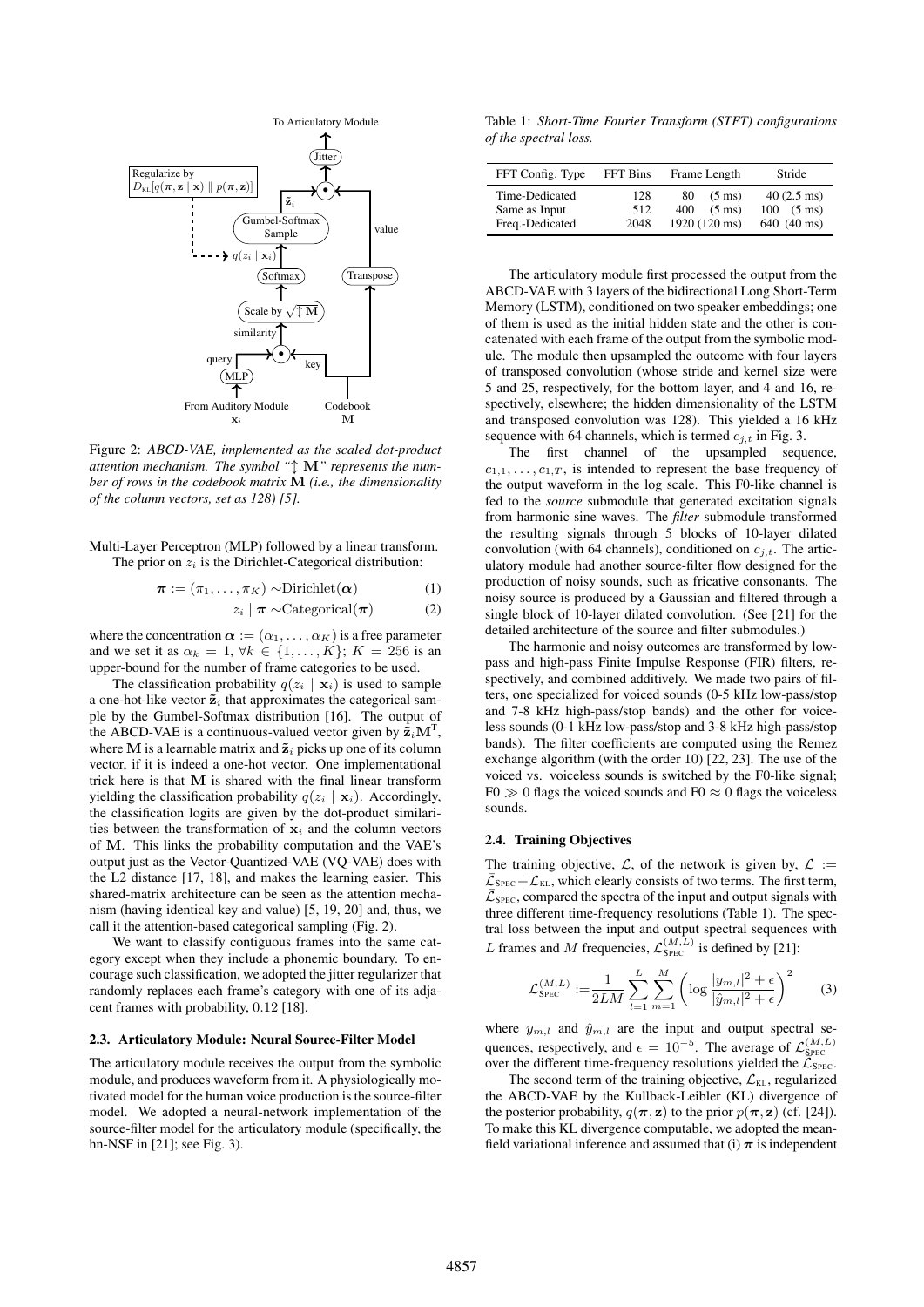

Figure 3: *The neural source-filter model, which customized the hn-NSF model in [21].*

of z and x in q and (ii)  $q(\pi)$  is a Dirichlet distribution [25]. Then, the KL divergence is rewritten as follows:

$$
\mathcal{D}_{\text{KL}}[q(\boldsymbol{\pi}, \mathbf{z}) \parallel p(\boldsymbol{\pi}, \mathbf{z})] = \mathcal{D}_{\text{KL}}[q(\boldsymbol{\pi}) \parallel p(\boldsymbol{\pi})] + \sum_{i=1}^{N} \mathcal{D}_{z_i} \quad (4)
$$

$$
\mathcal{D}_{\text{KL}}\left[q(\boldsymbol{\pi}) \parallel p(\boldsymbol{\pi})\right] = \mathrm{E}_q\left[\log q(\boldsymbol{\pi})\right] - \mathrm{E}_q\left[\log p(\boldsymbol{\pi})\right] \tag{5}
$$

$$
\mathcal{D}_{z_i} := \mathrm{E}_q \left[ \log q(z_i \mid \mathbf{y}_i) \right] - \mathrm{E}_q \left[ \log p(z_i \mid \boldsymbol{\pi}) \right] \tag{6}
$$

where all the expectations have a closed form.

The frame-based classification by the ABCD-VAE can result in an undesirable situation in which only categories spanning over many frames are detected, and short segments such as consonants are ignored due to the Occam's razor effect of the Dirichlet, prior. To address this issue, we divided each  $\mathcal{D}_{z_i}$  by  $U_i$ , the number of contiguous frames, including the one indexed by  $i$ , that yielded the same most probable category. This weighting applied the Dirichlet-based clustering to spans of frames instead of individual frames, which ideally correspond to phonetic segments. Accordingly,  $\mathcal{L}_{KL}$  is defined for each data sequence as follows:

$$
\mathcal{L}_{\text{KL}} := \frac{1}{T} \left( \frac{S}{N} \mathcal{D}_{\text{KL}} \left[ q(\boldsymbol{\pi}) \parallel p(\boldsymbol{\pi}) \right] + \sum_{i=1}^{S} \frac{1}{U_i} \mathcal{D}_{z_i} \right) \quad (7)
$$

where  $T$  is the number of samples in the waveform,  $S$  is the number of frames in the discrete representation of the sequence, and  $N$  is the total number of frames in the whole dataset.

The concentration parameter,  $\boldsymbol{\omega} := (\omega_1, \dots, \omega_K)$  of the Dirichlet,  $q(\pi)$  is optimized by:

$$
\omega_k = \alpha_k + \sum_{i=1}^N q(z_i = k \mid \mathbf{x}_i)
$$
\n(8)

$$
=\alpha_k + N\theta_k \tag{9}
$$

The second term on the right-hand side of Eq. 8 requires summation over all the  $N$  frames, across different minibatches, and this is not efficient in minibatch learning. Accordingly, we adopted Eq. 9, instead of Eq. 8, where  $\theta_k$  are learnable parameters of the ABCD-VAE such that  $\sum_k \theta_k = 1$ .

We trained the network for 36k iterations, using the Adam optimizer ( $\beta_1 = 0.9, \ \beta_2 = 0.999, \ \epsilon = 10^{-8}$ ) [26]. The learning rate is initially set as  $4 \times 10^{-4}$  and halved at 16k, 24k, and 32k iterations. During the first 4k iterations, we

did not sample from the Gumbel-Softmax distribution in the ABCD-VAE, instead, we directly multiplied the classification probabilities,  $q(\cdot | \mathbf{x}_i)$ , and the transposed codebook,  $M<sup>T</sup>$ . After this "pretraining" phrase, we annealed the temperature,  $\tau$ , of the Gumbel-Softmax following the equation,  $\tau = \max\{0.5, \exp(-10^{-5} \iota)\}\,$ , at an interval of 1k iterations, where  $\iota$  counts the iterations [16]. Each batch consisted of 16 segments of speech sound whose duration was 1 s or shorter. Those speech segments are randomly selected from the entire wav files when the files were longer than 1 s. The network is implemented in PyTorch,<sup>1</sup> and ran on a private server with a single NVIDIA GeForce RTX 2080Ti graphic card.

### 3. Results

The model performance for the speech recognition task (encoding) is evaluated on the ABX discriminability and bitrate of the embeddings. The ABX discriminability scored the model's ability to distinguish phonetic minimal pairs; The model is ran on minimal-paired signals,  $A$  and  $B$ , and another signal from a different speaker,  $\overline{X}$ , whose gold-standard transcription was identical to that of A. The ABX error rate is given by the probability that the model incorrectly assigned closer latent representation to  $B$  and  $X$  than to  $A$  and  $X$ . The bitrate evaluated the compression in the latent representation.

The ABX error rate of our proposed system was 39.30 for English and 34.41 for the surprise language [27, 28], when the *Maximum a Posteriori* (MAP) classification is scored using the Levenshtein distance and contiguous classmate frames are merged (Table 2). The error rates decreased to 35.46 and 18.87, respectively when the posterior probability (of the first frame of each classmate span) is scored using the KL divergence and the dynamic time warping (submitted as "Auxiliary Embedding 1"). These posterior-based scores are comparable to the baseline scores [1, 29, 30], and even to the topline score of the surprise language [1]. The gap between the MAP-based and posterior-based scores indicates that the MAP classification often ignored small acoustic differences in minimal pairs and their discrimination needed reference to non-MAP categories. For example, the model may assign the same MAP category to  $[I]$  and  $[\varepsilon]$  but their second probable category may be different, say [i] vs. [e].

<sup>&</sup>lt;sup>1</sup>The code used in this study is available in https://github. com/tkc-morita/ZeroSpeech2020\_TTSwoT.git.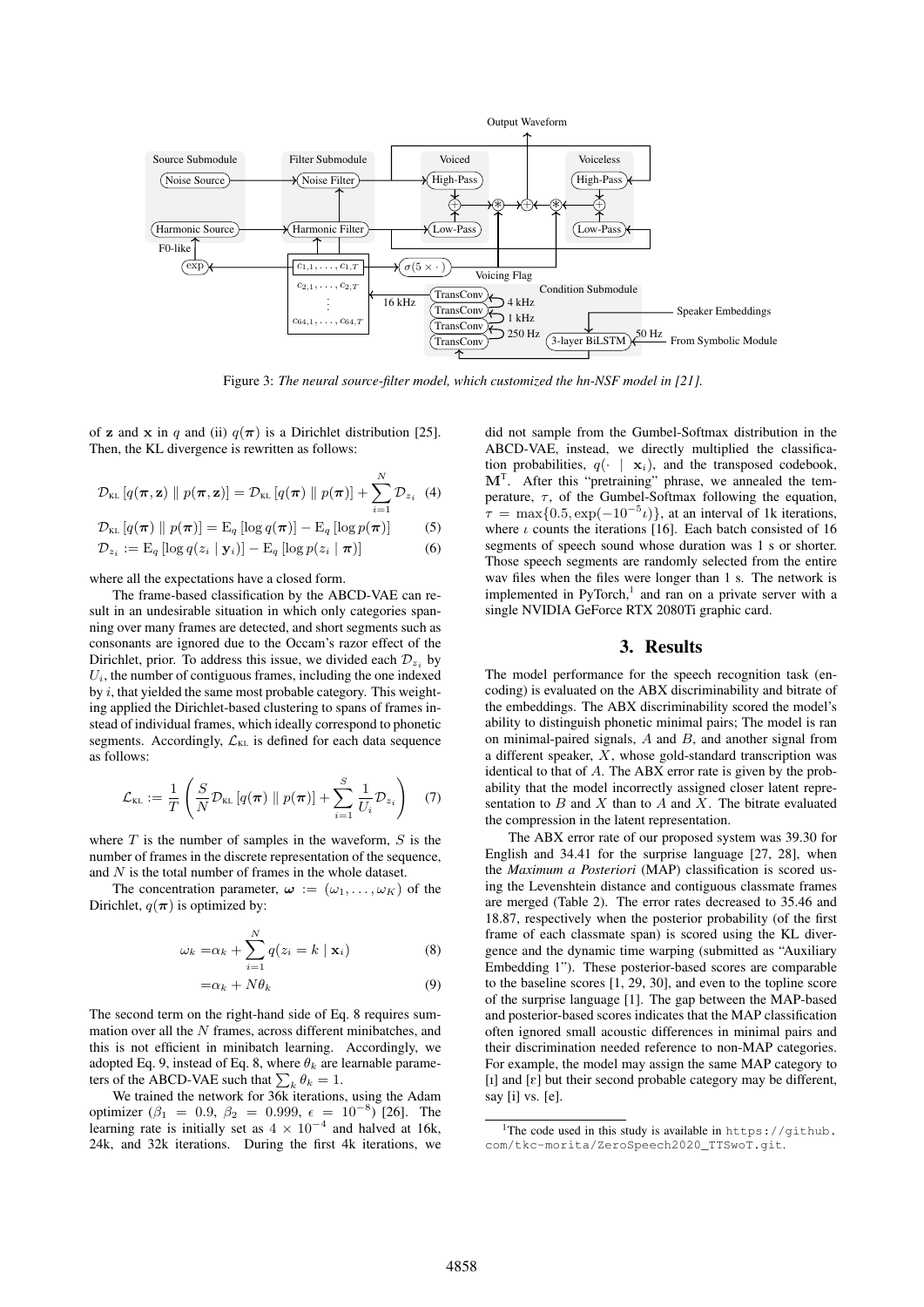Table 2: *Scores for the speech recognition (encoding).*

| Language | Score Type             | Baseline       | Topline        | MAP             | Submitted Model<br>Posterior | MAP             | CNN Encoder<br>Posterior | MAP             | $+F0$ Learning<br>Posterior |
|----------|------------------------|----------------|----------------|-----------------|------------------------------|-----------------|--------------------------|-----------------|-----------------------------|
| English  | ABX<br><b>B</b> itrate | 35.63<br>71.98 | 29.85<br>37.73 | 39.30<br>137.58 | 35.46<br>405.37              | 38.76<br>187.12 | 34.57<br>548.73          | 42.98<br>105.56 | 41.68<br>327.40             |
| Surprise | ABX<br><b>B</b> itrate | 27.46<br>74.55 | 16.09<br>35.20 | 34.41<br>151.03 | 18.87                        |                 |                          |                 |                             |

Table 3: *Scores for the TTS (decoding).*



Figure 4: *Contours of F0 in the input of the source submodule (green), the speech synthesis (blue), and the target voice (orange). We used* V002 4165536801.wav *in the voice dataset. F0 was zero when the speech sound was voiceless.*

The simplest and, thus, possibly the weakest module of our model is the auditory module, which consisted of the ESN, or a random, non-trainable Recurrent Neural Network (RNN). To evaluate this module, we replaced the ESN with a Convolutional Neural Network (CNN)-based encoder adopted in [18] and tested it on the English data. This replacement made only small improvements in the ABX scores, in compensation for the increased bitrates.

The TTS performance is evaluated by three human-judged scores: Mean Opinion Score (MOS) on speech synthesis (greater values are better), Character Error Rate (CER) after human transcription of speech synthesis (the smaller, the better), and similarity to the target voice of speech synthesis (the greater, the better). Our model got better CER scores than the baseline (Table 3), indicating that the encoder extracted important linguistic features and the decoder recovered them in the speech synthesis. In contrast, the MOS and the similarity scores of our model were worse than the baseline. We found that one major problem with the model was that it failed to learn the F0like features used as the input to the source submodule (Fig. 4a), making the synthesized voice sound robotic. This particular problem can be remedied by including the F0 loss in the objective function (Fig. 4b; the mean squared error between the F0 feature and ground truth is measured, and  $\bar{\mathcal{L}}_{\text{SPEC}}$  is replaced with the average of the F0 loss and it; F0 is computed using Perselmouth, a Python wrapper of Praat). However, this F0 learning degraded the ABX scores (Table 2), and the speech synthesis still sounded robotic to the authors.

### 4. Discussion

This study explored the TTS-without-T task using biologically/psychologically motivated modules of neural networks: the ESN for the auditory module, the ABCD-VAE for the symbolic module, and the neural source-filter model for the articulatory module. Our technical contribution is the ABCD-VAE. It implemented the Dirichlet-based clustering in neural networks and made the end-to-end system possible. Specifically, it automatically detects the statistically optimal number of frame categories (under an arbitrary upper bound) and enables more non-parametric learning than other discrete VAEs [16, 17, 18].

The ABCD-VAE yielded linguistically informative representation in the posteriorgrams, but the MAP representation missed some of this information. This failure is likely not because of the limited capacity of the ESN encoder, which did not have any learnable parameters, since the canonical CNN-based encoder, adopted in previous work, yielded similar scores. Similar problems were reported in last year's Zero Resource Speech Challenge; most of the proposed discrete representations particularly those with low bitrates—exhibited higher ABX error rates than the baseline, indicating a general difficulty in unsupervised learning of such representations [1].

A bigger problem is found in the articulatory module failure to learn the F0 feature used in the source submodule. The naive learning of F0 improved this particular feature, but degraded the discrete representation of the ABCD-VAE and did not make the synthesized voice robustly more natural. (Note that the original study of the neural source-filter model fed the gold-standard F0 to the model and thus the F0 learning was not an issue.) Thus, successful training of this articulatory module—in the end-to-end setting—will be the central issue for the next Zero Resource Speech Challenge in our framework.

## 5. Acknowledgements

We gratefully acknowledge the support of MEXT Grant-in-aid for Scientific Research on Innovative Areas #4903 (Evolinguistic; JP17H06380) and the JST Core Research for Evolutional Science and Technology 17941861 (#JPMJCR17A4).